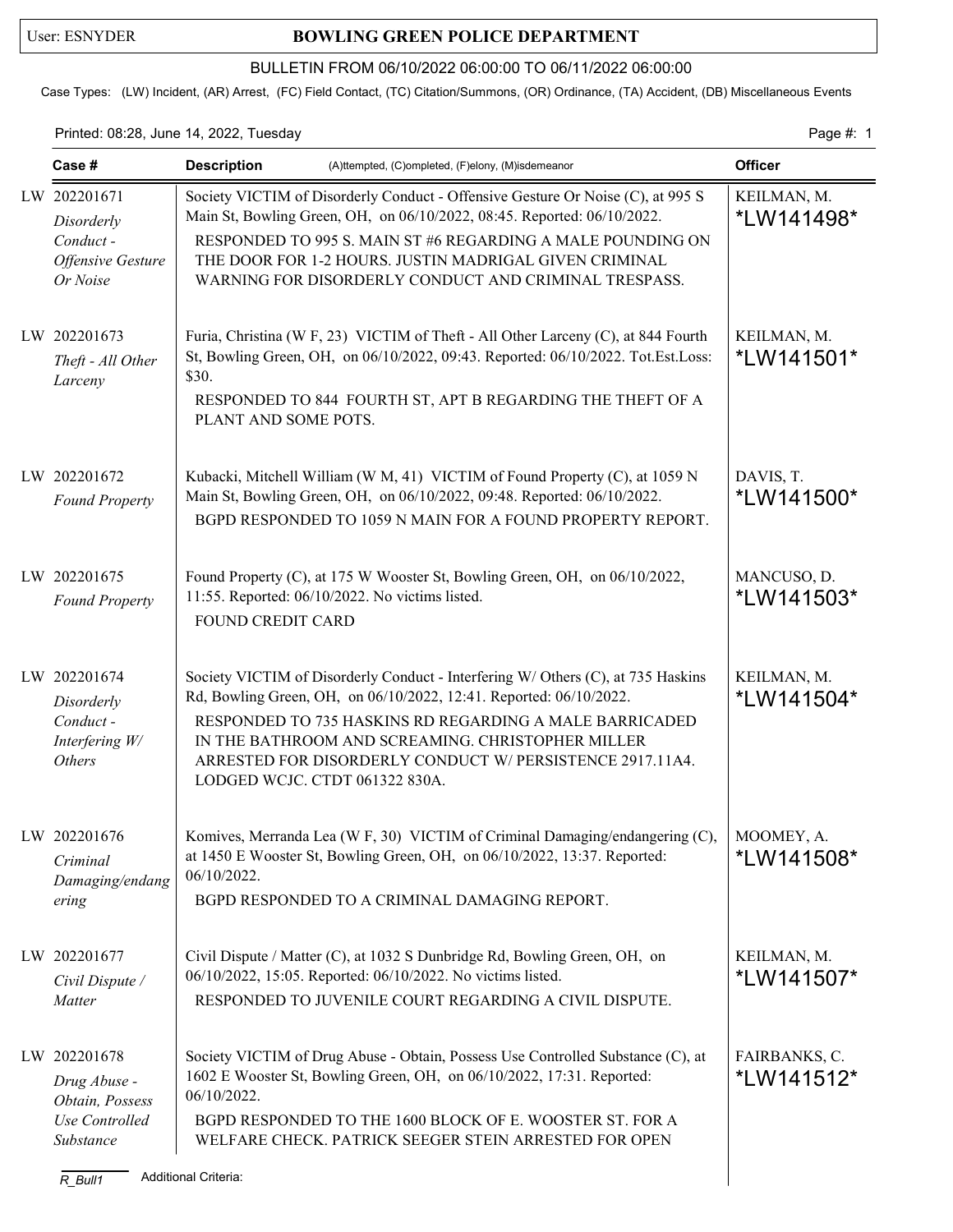| Case #                                                                         | <b>Description</b>  | (A)ttempted, (C)ompleted, (F)elony, (M)isdemeanor                                                                                                                                                                                                                                                                                                                                | <b>Officer</b>                     |  |  |  |
|--------------------------------------------------------------------------------|---------------------|----------------------------------------------------------------------------------------------------------------------------------------------------------------------------------------------------------------------------------------------------------------------------------------------------------------------------------------------------------------------------------|------------------------------------|--|--|--|
|                                                                                | <b>INSTRUMENTS.</b> | CONTAINER OF ALCOHOL IN A MOTOR VEHICLE 4301.62B4, DRUG<br>PARAPHERNALIA INVOLVING MARIJUANA 2925.141, POSSESSION OF<br>MARIJUANA 2925.11C AND POSSESSION OF DRUG ABUSE                                                                                                                                                                                                          |                                    |  |  |  |
| LW 202201679<br>Assist Other<br>Department                                     |                     | Assist Other Department (C), at 175 W Wooster St, Bowling Green, OH, on<br>06/10/2022, 18:53. Reported: 06/10/2022. No victims listed.<br>CALL FROM SANDUSKY COUNTY SHERIFF REGARDING JUVENILE                                                                                                                                                                                   | MANCUSO, D.<br>*LW141510*          |  |  |  |
| LW 202201681<br>Health And<br>Welfare                                          | HAMILTON AVENUE.    | Health And Welfare (C), at 937 Scott Hamilton Ave, Bowling Green, OH, on<br>06/10/2022, 19:41. Reported: 06/10/2022. No victims listed.<br>A HEALTH AND WELFARE CHECK REPORT WAS TAKEN AT 937 SCOTT                                                                                                                                                                              | DAMSCHRODER,<br><i>*</i> LW141515* |  |  |  |
| LW 202201680<br>Disorderly<br>Conduct - Fighting<br>Or Threatening             | AVENUE (CITY PARK). | Society VICTIM of Disorderly Conduct - Fighting Or Threatening (C), at 520<br>Conneaut Ave, Bowling Green, OH, on 06/10/2022, 20:31. Reported: 06/10/2022.<br>BGPD RESPONDED TO 1520 CLOUGH STREET FOR A DISORDERLY<br>CONDUCT COMPLAINT THAT TOOK PLACE AT 520 CONNEAUT                                                                                                         | ST JOHN, K. S.<br>*LW141514*       |  |  |  |
| LW 202201682<br>Disorderly<br>Conduct-<br><b>Offensive Gesture</b><br>Or Noise |                     | Society VICTIM of Disorderly Conduct - Offensive Gesture Or Noise (C), at 535 W<br>Gypsy Lane Rd, Bowling Green, OH, on 06/10/2022, 22:58. Reported: 06/10/2022.<br>BGPD RESPONDED TO 535 WEST GYPSY LANE ROAD TRAILER 78 FOR<br>A DISORDERLY CONDUCT COMPLAINT. UPON ARRIVAL, LOUD NOISE<br>WAS HEARD AND MARIA STRALEY WAS GIVEN A CRIMINAL<br>WARNING FOR DISORDERLY CONDUCT. | ST JOHN, K. S.<br>*LW141517*       |  |  |  |
| LW 202201683<br>Disorderly<br>Conduct-<br>Offensive Gesture<br>Or Noise        |                     | Society VICTIM of Disorderly Conduct - Offensive Gesture Or Noise (C), at 200 S<br>Prospect St, Bowling Green, OH, on 06/10/2022, 23:49. Reported: 06/10/2022.<br>BGPD RESPONDED TO A CALL OF A MALE AND FEMALE ARGUING.<br>DEVIN BROWNLEE AND TAYLOR DUNN-ROBERTS WERE GIVEN A<br>CRIMINAL WARNING FOR DISORDERLY CONDUCT.                                                      | KUSMIEREK, C.<br>*LW141518*        |  |  |  |
| LW 202201684<br>Disorderly<br>Conduct -<br>Offensive Gesture<br>Or Noise       |                     | Society VICTIM of Disorderly Conduct - Offensive Gesture Or Noise (C), at 535 W<br>Gypsy Lane Rd, Bowling Green, OH, on 06/10/2022, 23:54. Reported: 06/10/2022.<br>BGPD RESPONDED TO DAKARI FIELDS YELLING NEAR 535 WEST<br>GYPSY LANE ROAD LOT 78. DAKARI WAS GIVEN A CRIMINAL<br>WARNING FOR DISORDERLY CONDUCT.                                                              | ST JOHN, K. S.<br>*LW141519*       |  |  |  |
| LW 202201685<br>Criminal Trespass<br>- Restricted Area                         |                     | Society VICTIM of Criminal Trespass - Restricted Area (C), at 520 Conneaut Ave,<br>Bowling Green, OH, on 06/11/2022, 00:20. Reported: 06/11/2022.<br>BGPD OBSERVED TYLER MERRITT AND JEREMY MOON<br>TRESSPASSING AT 520 CONNEAUT AVENUE AFTER THE PARK WAS<br>CLOSED. TYLER AND JEREMY WERE ISSUED A CRIMINAL WARNING                                                            | ST JOHN, K. S.<br>*LW141520*       |  |  |  |
| <b>Additional Criteria:</b><br>$R$ _Bull1                                      |                     |                                                                                                                                                                                                                                                                                                                                                                                  |                                    |  |  |  |